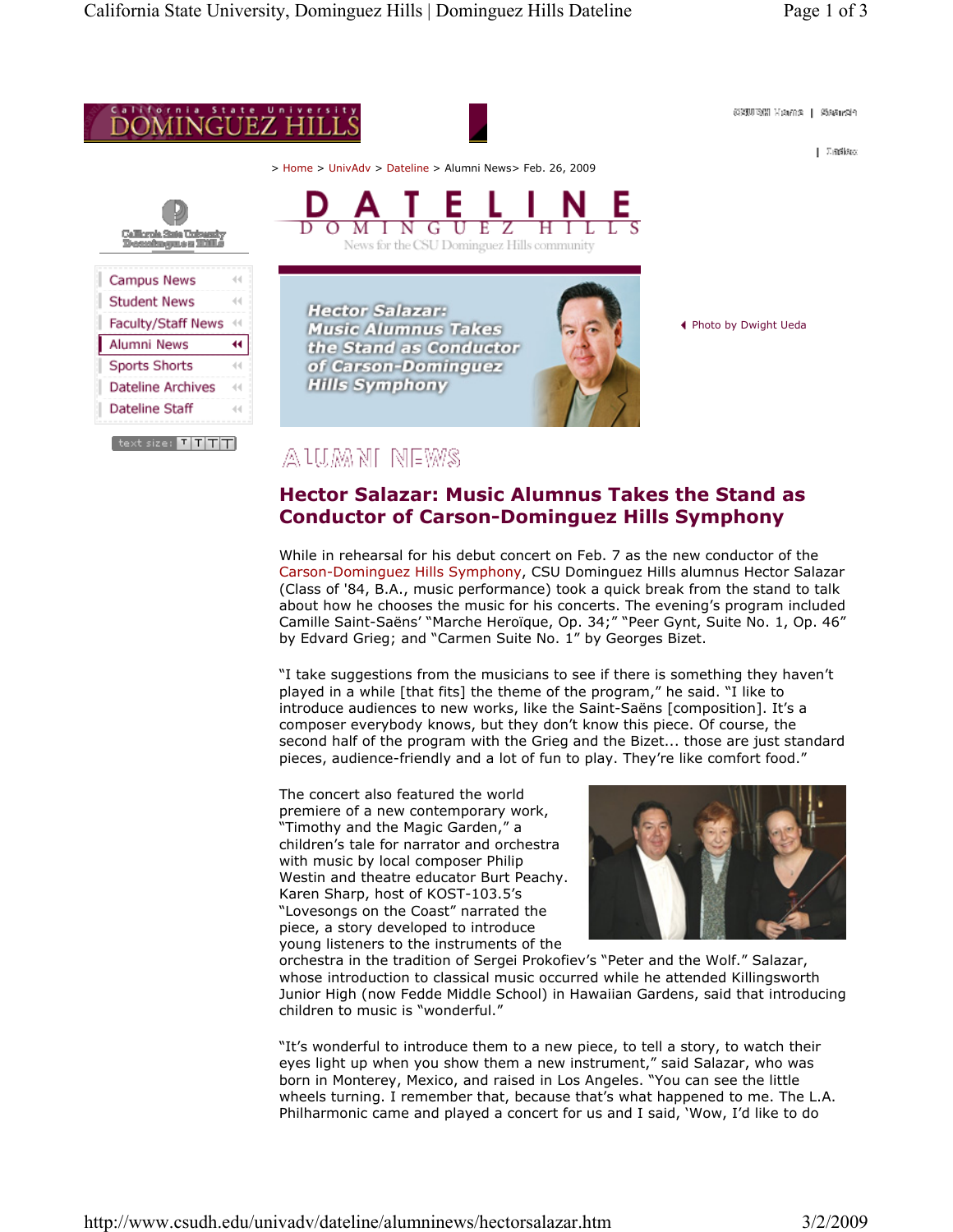that.'"

Salazar, who started out playing the trombone, was encouraged to try his hand at conducting, after having injured his lip in a car accident.

"When I severed my lip, I couldn't play trombone for a while, so I played percussion," he recalled. "My band director [at Cerritos College] asked, 'Why don't you try conducting?' I thought it was kind of fun, you get to mold music the way you want, you're kind of steering the ship. I like to give the musicians the benefit of the doubt and let them bring their ideas into the compositions. It's a compromise. Sometimes I win, sometimes they win, but that makes it fun."

The Carson-Dominguez Hills Symphony comprises members from throughout the local community as well as musicians from students, faculty, staff and alumni of CSU Dominguez Hills. Salazar was appointed to take over the orchestra from his former professor and mentor, Dr. Frances Steiner, who led the ensemble since its beginning in 1976. The maestro leads not only the Carson-Dominguez Hills Symphony, but also serves as the assistant conductor of the Chamber Orchestra of the South Bay. Salazar has worked extensively in film and musical theatre. His film credits include music preparation and arranging for "The Big Brass Ring," "The Apostate" and "The Sisters."

A great fan of musical theatre, Salazar has conducted productions throughout the United States, including a highly acclaimed production of Kurt Weill's "The Threepenny Opera" as part of the 2000 Kurt Weill Centennial Celebration at Cerritos College. In March, he will conduct a production of Stephen Sondheim's "Sweeney Todd" at the El Camino College Center for the Arts. In addition, he is a music and theatre instructor at Cerritos College, where he earned his associate of arts degree in music.

Salazar said that while the challenges of a musical career in today's economy are greater, he is "optimistic about the arts."

"Unfortunately, we're falling on hard economic times right now, with the loss of many arts organizations," he noted. "Opera Pacific just filed Chapter 11 last December, and many small orchestras just don't have the funding anymore. So, we're really grateful to the city of Carson for funding this concert and supporting us, and to [CSU Dominguez Hills] for continuing our partnership with them."

Salazar, like many artists, takes on projects and performances throughout the musical community, working with a number of musicians whom he has known through his years in the profession.

"We all played in different organizations together [before]," he said. "The trumpet player, the gal playing percussion... we all went to school together. I've known them for 25 years. We're like a big family, we all stick together."

Despite the challenges of maintaining a career in music, Salazar said that the greatest reward he has experienced has been "the ability to express myself as an artist in my field and equally to share my years of experience with students, fellow artists and audiences alike."

"I encourage everyone, young and old to enter into the arts with an open heart," said the maestro. "In these difficult times that we live in, it is the arts that give us hope and a renewed sense of life."

For more information on Salazar and performance dates, visit his website at www.maestrosalazar.com.

- Joanie Harmon